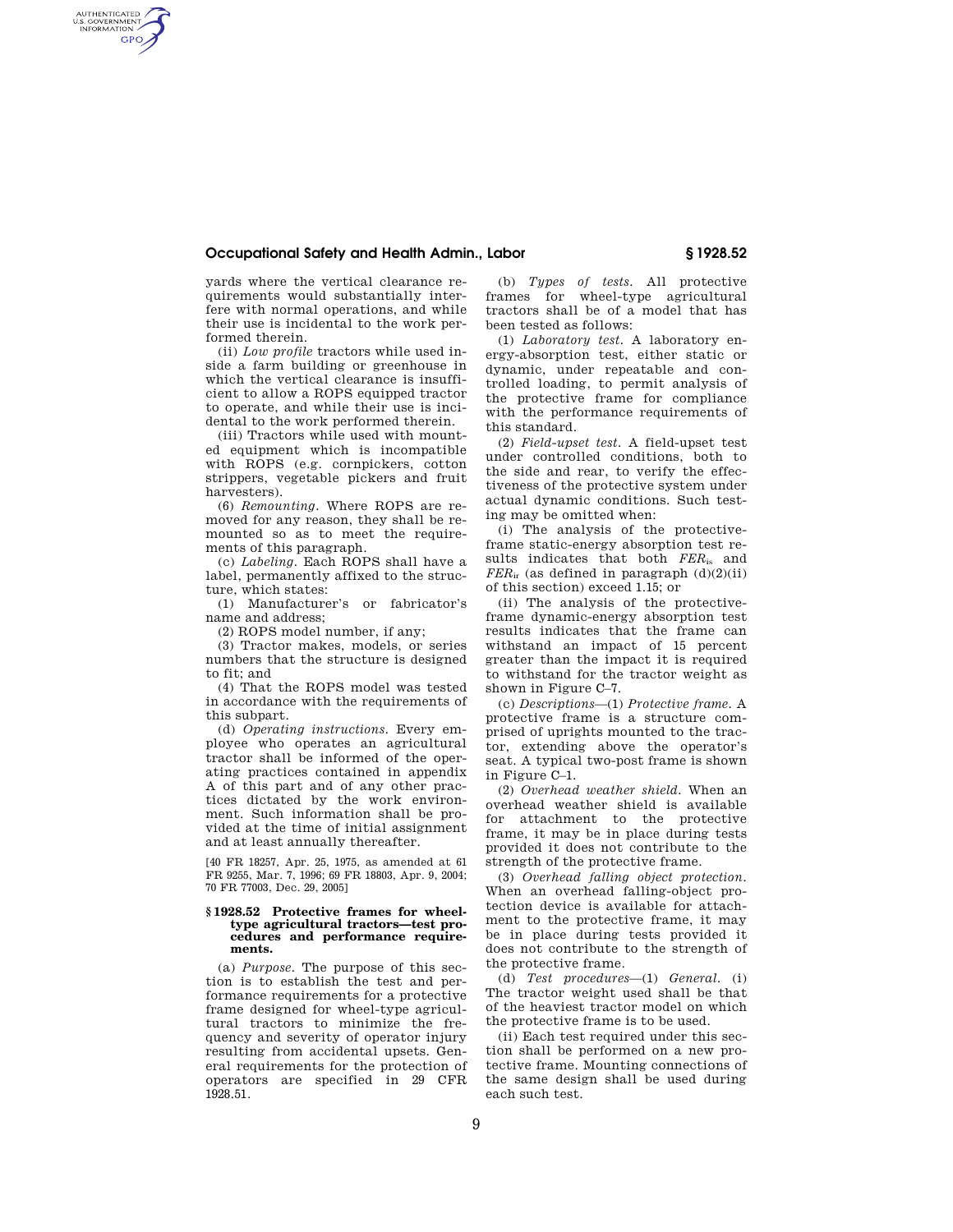(iii) Instantaneous deflection shall be measured and recorded for each segment of the test; see paragraph  $(e)(1)(i)$ of this section for permissible deflec-

tions. (iv) The seat-reference point (''*SRP*'') in Figure C–3 is that point where the vertical line that is tangent to the most forward point at the longitudinal seat centerline of the seat back, and the horizontal line that is tangent to the highest point of the seat cushion, intersect in the longitudinal seat section. The seat-reference point shall be determined with the seat unloaded and adjusted to the highest and most rearward position provided for seated operation of the tractor.

(v) When the centerline of the seat is off the longitudinal center, the frame loading shall be on the side with the least space between the centerline of seat and the protective frame.

(vi) Low-temperature characteristics of the protective frame or its material shall be demonstrated as specified in paragraph  $(e)(1)(ii)$  of this section.

(vii) Rear input energy tests (static, dynamic, or field-upset) need not be performed on frames mounted to tractors having four driven wheels and more than one-half their unballasted weight on the front wheels.

(viii) Accuracy table:

| Measurements                                           | Accuracy                                    |
|--------------------------------------------------------|---------------------------------------------|
| Deflection of the frame, in.<br>$(mm)$ .               | $±5$ percent of the deflection<br>measured. |
| Vertical weight, lb (kg)                               | $±5$ percent of the weight<br>measured.     |
| Force applied to the frame,<br>pounds force (newtons). | $±5$ percent of the force meas-<br>ured.    |
| Dimensions of the critical<br>zone, in. (mm).          | $\pm 0.5$ in. (12.5 mm).                    |

(2) *Static test procedure.* (i) The following test conditions shall be met:

(A) The laboratory mounting base shall be the tractor chassis for which the protective frame is designed, or its equivalent;

(B) The protective frame shall be instrumented with the necessary equipment to obtain the required load-deflection data at the locations and directions specified in Figures C–2 and C– 3; and

(C) When the protective frame is of a one- or two-upright design, mounting connections shall be instrumented with the necessary equipment to record the

**§ 1928.52 29 CFR Ch. XVII (7–1–10 Edition)** 

required force to be used in paragraph  $(d)(2)(iii)(E)$  and  $(J)$  of this section. Instrumentation shall be placed on mounting connections before installation load is applied.

(ii) The following definitions shall apply:

- $W =$  Tractor weight (see 29 CFR 1928.51(a)) in lb (*W*′ in kg);
- $E_{is}$  = Energy input to be absorbed during side
- loading in ft-lb  $(E'_i$  in J [joules]);
- $E_{is} = 723 + 0.4$  *W*  $(E'_{is} = 100 + 0.12$  *W*);
- $E_{ir}$  = Energy input to be absorbed during rear loading in ft-lb (*E*′*ir* in J);
- $E_{ir} = 0.47$  *W*  $(E'_{ir} = 0.14$  *W*);
- $L =$  Static load, lbf [pounds force], (N) [newtons];
- $D =$  Deflection under  $L$ , in. (mm);
- *L-D* = Static load-deflection diagram;
- *Lmax* = Maximum observed static load;
- *Load Limit* = Point on a continuous *L-D*  curve where the observed static load is 0.8 *Lmax* on the down slope of the curve (see Figure C–5);
- $E_u$  = Strain energy absorbed by the frame in ft-lb (J); area under the *L-D* curve;

*FER* = Factor of energy ratio;

 $FER_{is} = E_uE_{is}$ ;

 $FER_{ir} = E_uE_{ir};$ 

 $P_b$  = Maximum observed force in mounting connection under a static load, *L* lbf (N);

 $P_u$  = Ultimate force capacity of a mounting

connection, lbf (N); *FSB* = Design margin for a mounting connec-

tion; and  $FSB = P<sub>u</sub>/P<sub>b</sub>$ 

(iii) The test procedures shall be as follows:

(A) Apply the rear load according to Figure C–3, and record *L* and *D* simultaneously. Rear-load application shall be distributed uniformly on the frame over an area perpendicular to the direction of load application, no greater than 160 sq. in. (1,032 sq. cm) in size, with the largest dimension no greater than 27 in. (686 mm). The load shall be applied to the upper extremity of the frame at the point that is midway between the center of the frame and the inside of the frame upright. When no structural cross member exists at the rear of the frame, a substitute test beam that does not add strength to the frame may be used to complete this test procedure. The test shall be stopped when:

(*1*) The strain energy absorbed by the frame is equal to or greater than the required input energy E*ir*; or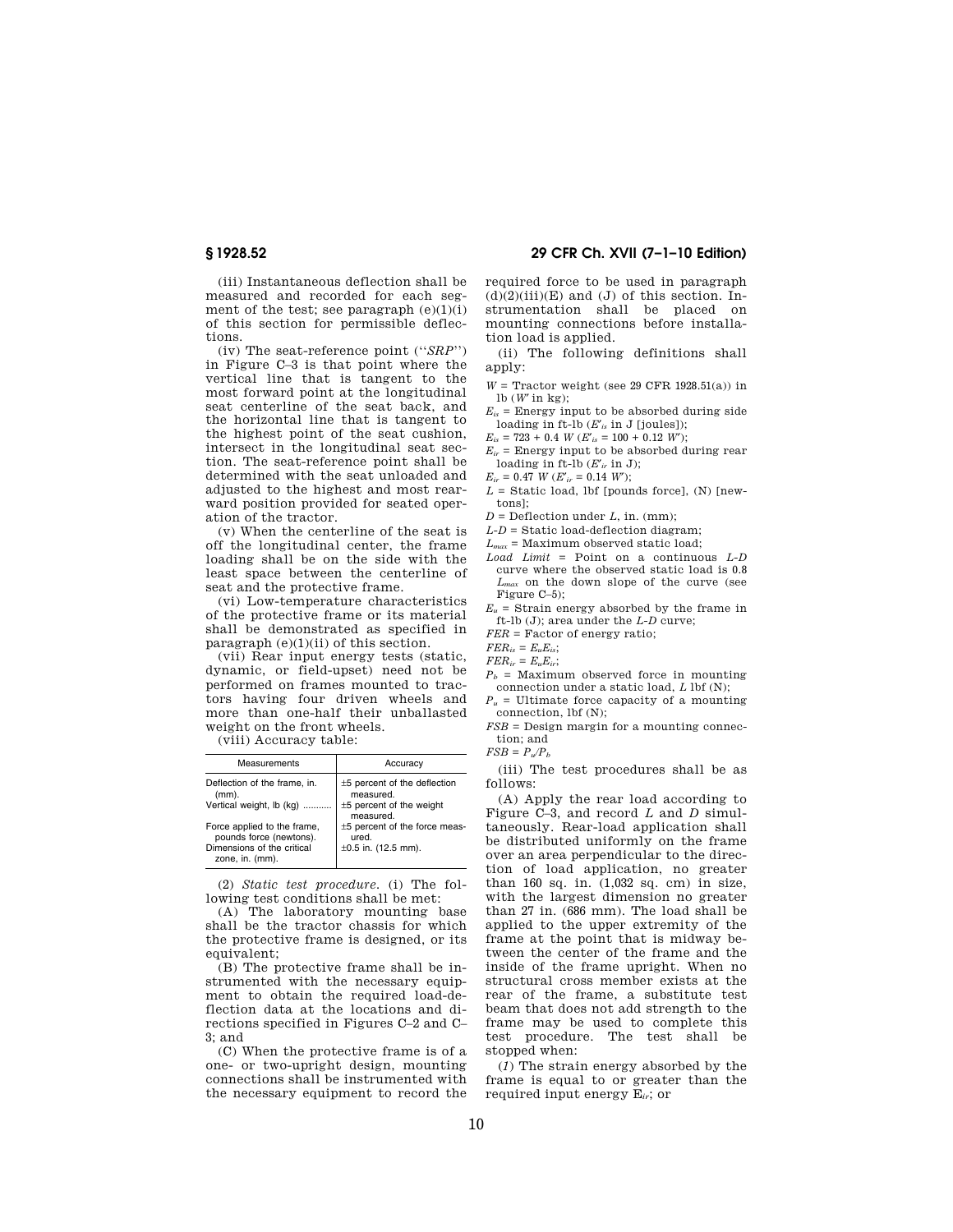## **Occupational Safety and Health Admin., Labor § 1928.52**

(*2*) Deflection of the frame exceeds the allowable deflection (see paragraph (e)(1)(i) of this section); or

(*3*) Frame load limit occurs before the allowable deflection is reached in rear load (see Figure C–5).

(B) Using data obtained under paragraph  $(d)(2)(iii)(A)$  of this section, construct the *L-D* diagram shown in Figure C–5;

(C) Calculate *E*ir;

(D) Calculate *FER*ir;

(E) Calculate *FSB* as required by paragraph  $(d)(2)(i)(C)$  of this section;

(F) Apply the side-load tests on the same frame, and record *L* and *D* simultaneously. Side-load application shall be at the upper extremity of the frame at a 90° angle to the centerline of the vehicle. The side load shall be applied to the longitudinal side farthest from the point of rear-load application. Apply side load *L* as shown in Figure C–2. The test shall be stopped when:

(*1*) The strain energy absorbed by the frame is equal to or greater than the required input energy *E*is; or

(*2*) Deflection of the frame exceeds the allowable deflection (see paragraph (e)(1)(i) of this section); or

(*3*) Frame load limit occurs before the allowable deflection is reached in side load (see Figure C–5).

(G) Using data obtained in paragraph  $(d)(2)(iii)(\overline{F})$  of this section, construct the *L-D* diagram as shown in Figure C–  $5$ 

(H) Calculate *E*is;

(I) Calculate *FER*is; and

(J) Calculate *FSB* as required by paragraph  $(d)(2)(i)(C)$  of this section.

(3) *Dynamic test procedure.* (i) The following test conditions shall be met:

(A) The protective frame and tractor shall be tested at the weight defined by 29 CFR 1928.51(a);

(B) The dynamic loading shall be accomplished by using a 4,410-lb (2,000-kg) weight acting as a pendulum. The impact face of the weight shall be  $27 \pm 1$ in. by  $27 \pm 1$  in.  $(686 \pm 25$  mm by  $686 \pm 25$ mm), and shall be constructed so that its center of gravity is within 1.0 in. (25.4 mm) of its geometric center. The weight shall be suspended from a pivot point 18 to 22 ft (5.5 to 6.7 m) above the point of impact on the frame, and shall be conveniently and safely adjustable for height (see Figure C–6);

(C) For each phase of testing, the tractor shall be restrained from moving when the dynamic load is applied. The restraining members shall have strength no less than, and elasticity no greater than, that of 0.50-in. (12.7-mm) steel cable. Points of attachment for the restraining members shall be located an appropriate distance behind the rear axle and in front of the front axle to provide a 15° to 30° angle between a restraining cable and the horizontal. For impact from the rear, the restraining cables shall be located in the plane in which the center of gravity of the pendulum will swing, or alternatively, two sets of symmetrically located cables may be used at lateral locations on the tractor. For impact from the side, restraining cables shall be used as shown in Figures C–8 and C–  $\mathbf{g}$ 

(D) The front and rear wheel-tread settings, when adjustable, shall be at the position nearest to halfway between the minimum and maximum settings obtainable on the vehicle. When only two settings are obtainable, the minimum setting shall be used. The tires shall have no liquid ballast, and shall be inflated to the maximum operating pressure recommended by the manufacturer. With the specified tire inflation, the restraining cable shall be tightened to provide tire deflection of 6 to 8 percent of the nominal tire-section width. After the vehicle is restrained properly, a wooden beam no less than  $6\text{-}in. \times 6\text{-}in.$  (150-mm  $\times$  150-mm) in cross section shall be driven tightly against the appropriate wheels and clamped. For the test to the side, an additional wooden beam shall be placed as a prop against the wheel nearest to the operator's station, and shall be secured to the base so that it is held tightly against the wheel rim during impact. The length of this beam shall be chosen so that it is at an angle of 25° to 40° to the horizontal when it is positioned against the wheel rim. It shall have a length 20 to 25 times its depth, and a width two to three times its depth (see Figures C–8 and C–9);

(E) Means shall be provided for indicating the maximum instantaneous deflection along the line of impact. A simple friction device is illustrated in Figure  $C-4$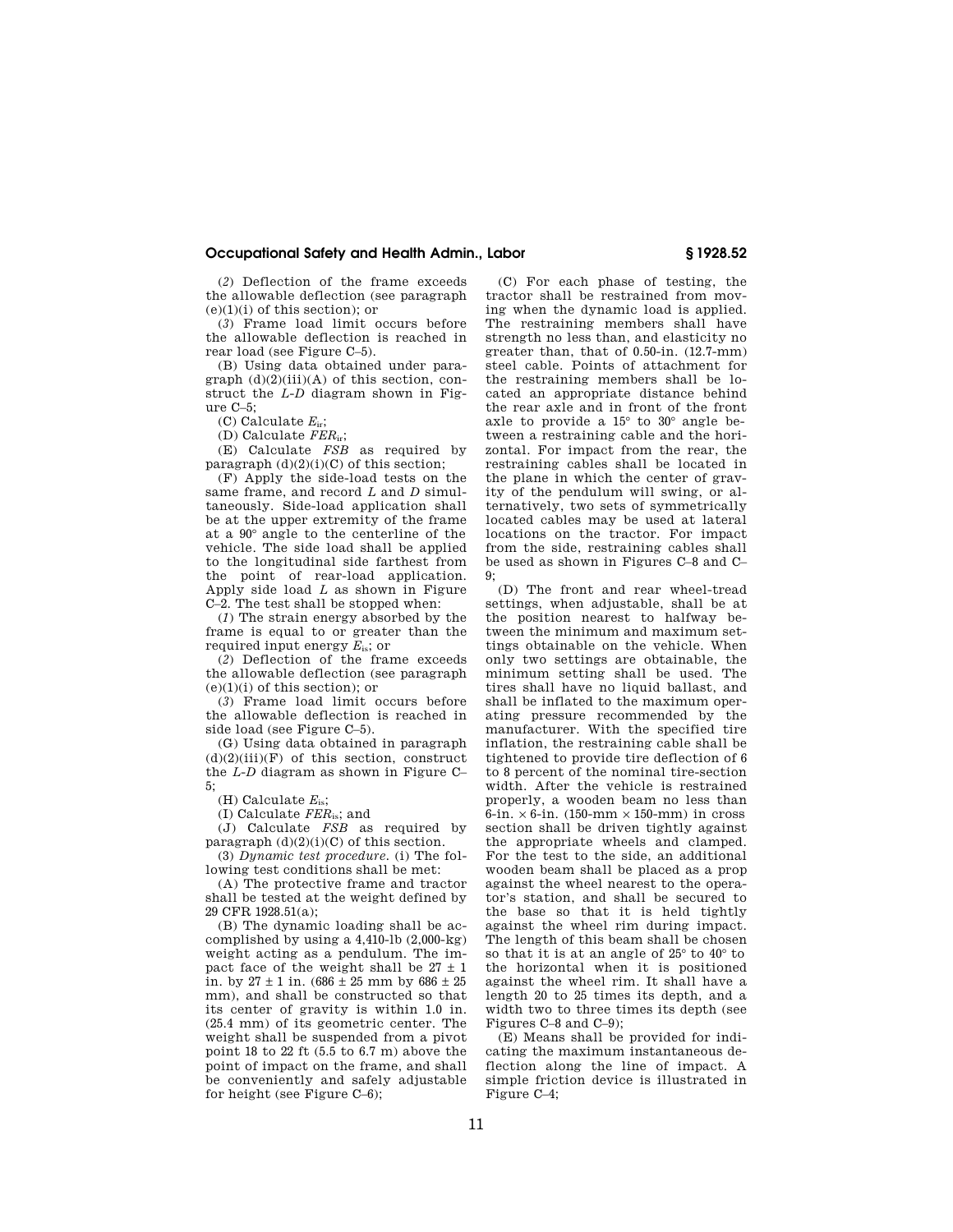(F) No repairs or adjustments shall be made during the test; and

(G) When any cables, props, or blocking shift or break during the test, the test shall be repeated.

(ii)  $H =$  Vertical height of the center of gravity of a 4,410-lb (2,000-kg) weight in in. (*H*′ in mm). The weight shall be pulled back so that the height of its center of gravity above the point of impact is:  $H = 4.92 + 0.00190$  *W* (*H*<sup> $\prime$ </sup> = 125 ± 0.170 *W*′) (see Figure C–7).

(iii) The test procedures shall be as follows:

(A) The frame shall be evaluated by imposing dynamic loading from the rear, followed by a load to the side on the same frame. The pendulum swinging from the height determined by paragraph  $(d)(3)(ii)$  of this section shall be used to impose the dynamic load. The position of the pendulum shall be so selected that the initial point of impact on the frame is in line with the arc of travel of the center of gravity of the pendulum. When a quick-release mechanism is used, it shall not influence the attitude of the block;

(B) *Impact at rear.* The tractor shall be restrained properly according to paragraphs  $(d)(3)(i)(C)$  and  $(d)(3)(i)(D)$  of this section. The tractor shall be positioned with respect to the pivot point of the pendulum so that the pendulum is 20° from the vertical prior to impact as shown in Figure C–8. The impact shall be applied to the upper extremity of the frame at the point that is midway between the centerline of the frame and the inside of the frame upright. When no structural cross member exists at the rear of the frame, a substitute test beam that does not add to the strength of the frame may be used to complete the test procedure; and

(C) *Impact at side.* The blocking and restraining shall conform to paragraphs  $(d)(3)(i)(C)$  and  $(d)(3)(i)(D)$  of this section. The center point of impact shall be at the upper extremity of the frame at a point most likely to hit the ground first, and at a 90° to the centerline of the vehicle (see Figure C– 9). The side impact shall be applied to the longitudinal side farthest from the point of rear impact.

(4) *Field-upset test procedure.* (i) The following test conditions shall be met:

# **§ 1928.52 29 CFR Ch. XVII (7–1–10 Edition)**

(A) The tractor shall be tested at the weight defined in 29 CFR 1928.51(a);

(B) The following provisions address soil bank test conditions.

(1) The test shall be conducted on a dry, firm soil bank. The soil in the impact area shall have an average cone index in the 0-in. to 6-in. (0-mm to 152 mm) layer of not less than 150. Cone index shall be determined according to American Society of Agricultural Engineers (''ASAE'') recommendation ASAE R313.1–1971 (''Soil cone penetrometer''), as reconfirmed in 1975, which is incorporated by reference. The incorporation by reference was approved by the Director of the Federal Register in accordance with 5 U.S.C. 552(a) and 1 CFR part 51. The path of vehicle travel shall be  $12^{\circ} \pm 2^{\circ}$  to the top edge of the bank.

(2) ASAE recommendation R313.1– 1971, as reconfirmed in 1975, appears in the 1977 Agricultural Engineers Yearbook, or it may be examined at: Any OSHA Regional Office; the OSHA Docket Office, U.S. Department of Labor, 200 Constitution Avenue, NW., Room N–2625, Washington, DC 20210 (telephone:  $(202) 693-2350$  (TTY number:  $(877)$ ) 889–5627)); or the National Archives and Records Administration (''NARA''). (For information on the availability of this material at NARA, telephone (202) 741–6030 or access the NARA Web site at *http://www.archives.gov/ federal*l*register/* 

*code*l*of*l*federal*l*regulations/* 

*ibr*  $\overline{locations.html}$ . Copies may be purchased from the American Society of<br>Agricultural Engineers, 2950 Niles Agricultural Engineers, Road, St. Joseph, MI 49085.

(C) An 18-in. (457-mm) high ramp (see Figure C–10) shall be used to assist in upsetting the vehicle to the side; and

(D) The front and rear wheel-tread settings, when adjustable, shall be at the position nearest to halfway between the minimum and maximum settings obtainable on the vehicle. When only two settings are obtainable, the minimum setting shall be used.

(ii) Field upsets shall be induced to the rear and side as follows:

(A) Rear upset shall be induced by engine power, with the tractor operating in gear to obtain 3 to 5 mph (4.8 to 8.0 kph) at maximum governed engine rpm by driving forward directly up